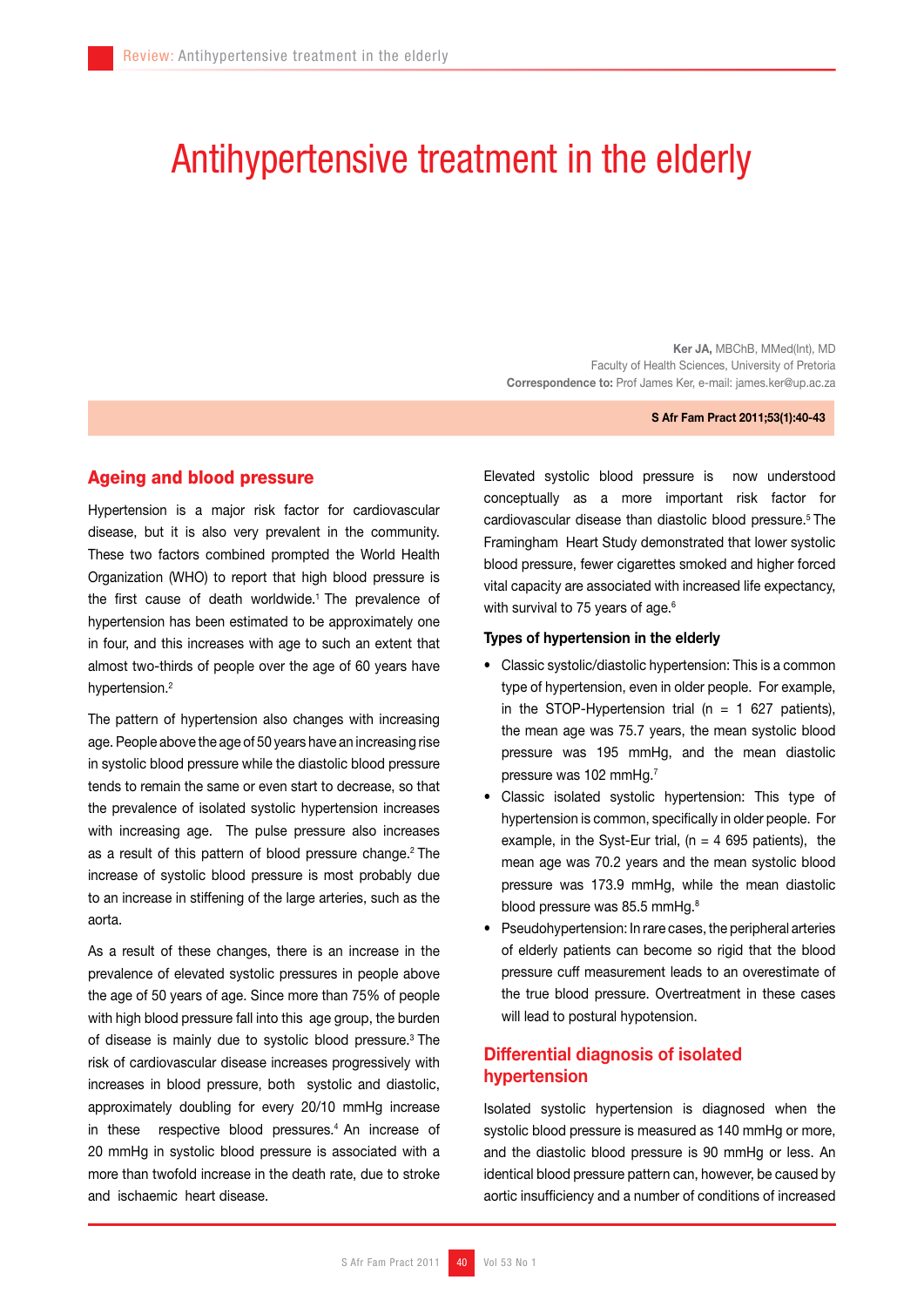cardiac output, such as severe anaemia, hyperthyroidism, Paget's disease and arteriovenous fistula. These conditions should be excluded before diagnosing isolated systolic hypertension.

# Management of hypertension in the elderly

The general therapy and goals of treatment of hypertension is the same for the elderly as for all other people with hypertension. The goal of treatment is to reduce blood pressure to below 140/90 mmHg, and to below 130/80 mmHg for patients with diabetes and chronic renal disease.

### Lifestyle changes

Lifestyle modifications recommended in the elderly, including those with isolated systolic hypertension, are the same as for all other patients and types of hypertension. These lifestyle changes include salt restriction, weight reduction, a diet rich in fruit and vegetables but low in saturated fat , moderate alcohol intake (two drinks per day for men and one for women), and exercise.<sup>9</sup>

#### Drug treatment

The major benefits of pharmacological treatment are related to the reduction of blood pressure, rather than to any specific type of drug or drug action. Five major classes of drugs, each shown in clinical trials to reduce events and mortality, are generally used, i.e. diuretics, angiotensinconverting enzyme inhibitors (ACE inhibitors), angiotensinreceptor blockers (ARBs), calcium-channel blockers, and beta blockers. All of these drugs have been tested in the elderly, and proven to be of benefit.<sup>9</sup>

Compelling indications for certain antihypertensive drugs are the same as for all other types of patients, e.g. an ACE inhibitor or beta blocker should be prescribed for survivors of myocardial infarction with concomitant hypertension.

The use of beta blockers as first-line monotherapy has also been questioned, as it has been when prescribed as monotherapy for all other types of hypertension. Adding a beta blocker to other antihypertensive drugs, either for a compelling indication or as a combination to control blood pressure to goal, is still acceptable.

#### *Areas of uncertainty*

#### • How low should the pressure go?<sup>9</sup>

The reduction of diastolic blood pressure in isolated systolic hypertension is not difficult to achieve. What is not adequately known is whether harm can be caused by lowering diastolic blood pressure excessively, and at what level of diastolic blood pressure this harm will occur. Diastolic pressure below 60 mmHg (i.e. the pressure needed to perfuse the myocardium) is considered to be possibly harmful, and could lead to an increase in cardiovascular events, the so-called J-curve effect. More research is needed in this area.

Treatment of the very old:

Will the very old (> 80 years) also benefit from the treatment of hypertension? In the HYVET trial (HYpertension in the Very Elderly Trial) ( $n = 3$  845 patients), the participants with a mean age of 83.6 years were treated with a diuretic (indapamide) to which an ACE inhibitor, perindopril, could be added for blood pressure control. The results demonstrated that cardiovascular events could be significantly reduced after only an average of 1.8 years of treatment.10 There is, therefore, benefit, even for the very old.

• Effect of treatment on dementia:

The true effect of antihypertensive therapy on dementia is still uncertain. In the Syst-Eur trial, the incidence of dementia was approximately 50% lower among the drugtreated group of patients when compared to those that were not treated. In many other trials, no deterioration of mental function was noted. Studies are still ongoing.

# Blood pressure reduction in people of different ages

Is there a difference in the benefit seen in younger people and older people? Recently, the Blood Pressure Lowering Treatment Trialists' Collaboration (BPLTTC) published a meta-analysis of 31 trials conducted in more than 190 000 randomised patients.<sup>11</sup> This analysis showed that the relative risk reduction of cardiovascular events with control of blood pressure occurred irrespective of the age of the patient. An arbitrary cut-off point of 65 years of age was used to distinguish between younger and older patients. As the absolute risk in the elderly is higher than in younger patients due to age alone, it implies that, if the relative risk reduction is the same regardless of age, then older patients will have more absolute benefit and smaller numbers needed to treat to prevent an event.

## Approach to treatment

The British guidelines propose that, in people below 55 years of age, treatment be initiated with a renin-angiotensin system (RAS) blocker, such as an ACE inhibitor or an ARB. For those older than 55 years of age, treatment should be started with a diuretic or calcium-channel antagonist.<sup>12</sup> If there is a compelling indication for another drug, that